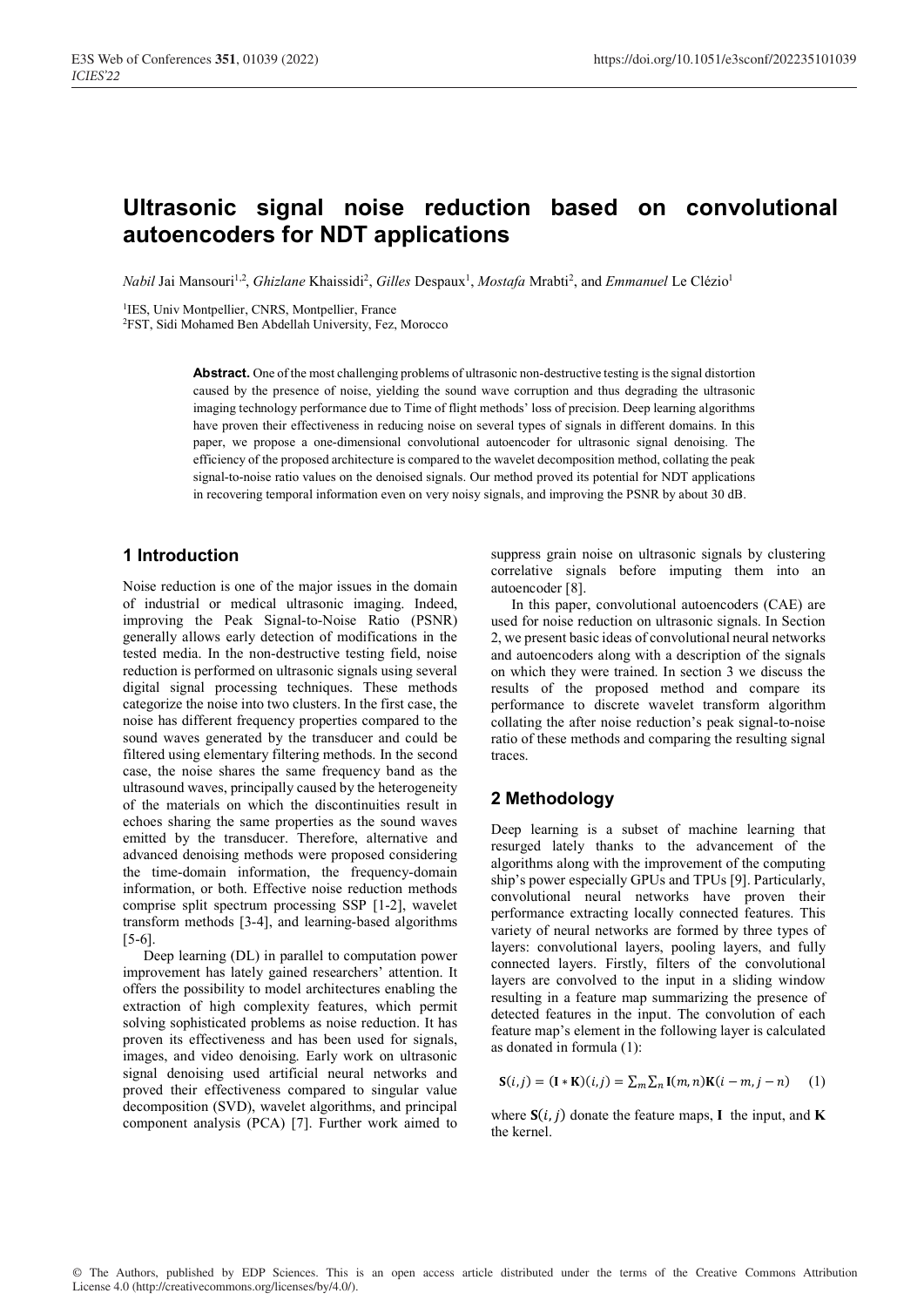The feature maps are processed through an activation layer as rectified linear unit (ReLU), exponential linear unit (ELU), leaky ReLU, hyperbolic tangent (tanh), etc. The complexity of the learned features increases across the depth of the layers. The following layer is usually a pooling layer, frequently a Max-pooling layer, that reduces the computational costs as it ensures the shiftinvariance which is a common feature of the architecture. Depending on the applications of the DL model, the previous layers are followed by a fully connected layer for a classification or regression task. In case an overfitting phenomenon is noticed, several methods of regularization could be employed. A widely used regularization method is Dropout [10].

On the other hand, autoencoders are the most common architecture used for noise reduction purposes. As shown in Fig. 1, they learn an identity function reconstructing the clean version of its input in the outputs by tuning the encoder and decoder fully connected layer's parameters, minimizing the reconstruction error. It starts by compacting the input into a latent space, which is leveraged to reconstruct the input at the output during the decompression process.



**Fig. 1.** Autoencoder's architecture

#### **2.1 Convolutional autoencoder**

In this work, we combined the feature's extraction performance of the CNN with the autoencoder denoising efficiency. In contrast to the traditional autoencoders, the proposed CAE's encoder contains convolutional layers, and decoder contains transposed convolution layers. The down-sampling of the inputs is ensured by sliding the filters for more than one element. The number of elements skipped is called a stride. Same for the transposed convolution, strides are employed to up-sample these layers' inputs.

The CAE architecture is designed carefully in a manner that the model's input shape will be restored in its output. The hyperparameters of the model were tuned in three steps. First, a Random Search on wide space of hyperparameters, followed by a Grid Search around the optimum resulted from the first step and then tuned manually collating the model denoising performance on each iteration. We noticed that the depth of the CAE varied proportionally to the noise reduction, although it ensued over-fitting that was resolved using the dropout regularization method at each layer, where the dropout rate was fixed to 0.1. ReLU activations were used for sparsity and vanishing gradient prevention. The CAE's parameters were optimized using the adaptative moment estimation (ADAM) algorithm [11] minimizing the peak signal-to-noise ratio (PSNR) as a loss function. The ADAM optimizer has been used as it prevents premature convergence to local minima. This is achieved thanks to its adaptative learning rate. This optimizer's property speed-up the learning as well, resulting in faster convergence. The CAE was created under TensorFlow and trained on Nvidia's GPU Tesla K80. The architecture of the proposed CAE is shown in Fig. 2.

#### **2.2 Dataset**

To train our CAE, we created a database of 100,000 ultrasonic signals, simulating a pulse-echo ultrasonic nondestructive testing operation. The used transducer frequency was 20 MHz, and signals contained 1,000 datapoints sampled with a 5 ns rate. The pulses and echoes were synthesized at different delays for each database signal. We added Gaussian white noise to these signals to have 3 different levels of noise intensities: 10 dB, 20 dB, and 30 dB, uniformly distributed. We trained, tested, and validated our CAE on 90 %, 5 %, and 5 % of the dataset samples, respectively.

### **3 Results**

To evaluate the noise reduction performance of the proposed method, we created 3 databases of 50 samples each. The first, second, and third databases contained noisy signals at 10 dB, 20 dB, and 30 dB noise intensities, respectively. Examples of each database are shown in Fig. 3. We denoised these databases using our CAE and wavelets decomposition method, and then compared the PSNR results of the two methods. Considering the wavelet decomposition method, we decomposed the signals using the 'sym2' basis function, into the maximum levels in a sort to prevent the coefficients' corruption [12]. These coefficients were thresholded using the Bayes shrink algorithm [13]. As shown in Fig. 4, we visualize the resulting waveform of a sample from each database for better analysis of the method's behavior.

Figure 4 presents in columns (1) the noisy initial signals, (2) the wavelet decomposition results, and (3) the outputs of the CAE. They are compared to the un-noisy reference signal. As shown in Fig. 4 (a, 2), we noticed that the wavelets decomposition method fails the peak reconstruction, as it did not reduce significatively the noise on signals which PSNR values before denoising were estimated to 10 dB. The noise reduction is better performed on the signals from the second database shown in Fig. 4 (b, 2), and greater on the third one presented in Fig. 4 (c, 2). Considering, the peaks recovery on these databases samples, we observed that the echoes were distinguished, but moderately distorted due to the grain noise suppression. On the other hand, the proposed CAE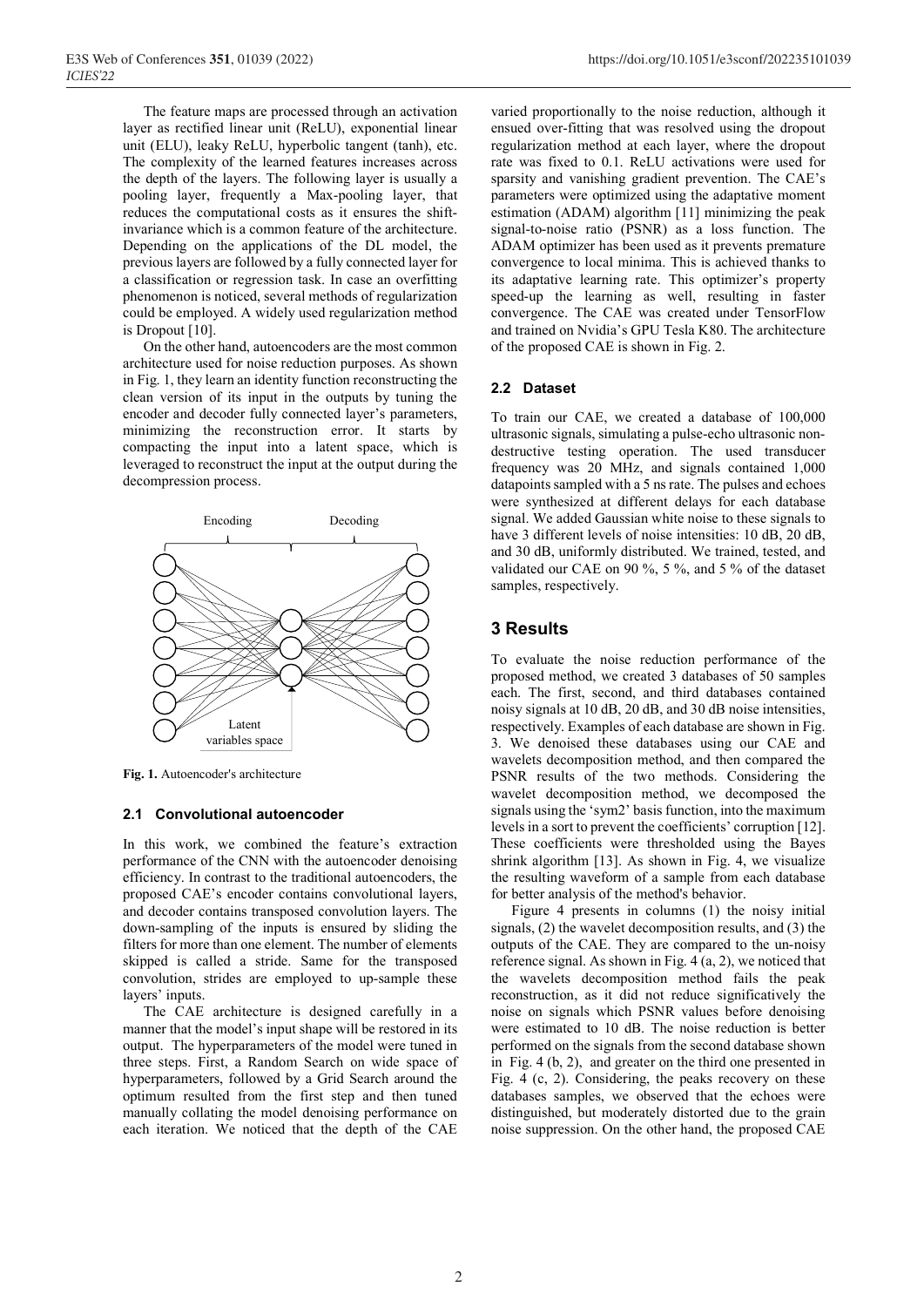succeeded in the peaks reconstruction, even on signals with low PSNR values.



**Fig. 2.** The proposed CAE architecture.



**Fig. 3.** Sample of the (a) 10 dB, (b) 20 dB , and (c) 30 dB SNR databases



**Fig. 4.** Sound waves before and after denoising using CAE and wavelets decomposition for the three intensity levels of each database. (a) 10 dB, (b) 20 dB , and (c) 30 dB PSNR.

Considering noise suppression, it is noticeable that the proposed method was able, whatever the initial noise level, to learn the features of the sound waves, ensuing an efficient dissociation of the Gaussian white noise from the ultrasonic signal. At the level of the visual comparison, our CAE clearly outperforms the wavelet method, reconstructing the denoised signal whatever the initial PSNR (Fig. 4.(3)).

To strengthen the previous analysis, we compared the PSNR enhancement obtained by the two methods after denoising. To this end, we calculated the mean value of the signal's PSNR distribution of each database after the noise reduction.

As presented in Fig. 5, the wavelet decomposition method performed a ≈12 dB PSNR improvement on signals from the first database, compared to the  $\approx$ 30 dB enhancement performed by our CAE. Considering signals from the second and third databases, the wavelets method moderately improved the PSNR by  $\approx$  7 dB while our CAE conserved its performance and augmented the signals PSNR by  $\approx$  28 dB. As a conclusion, whatever the initial PSNR, the proposed CAE yields signal denoising with PSNR about 20 dB better than the wavelet method.